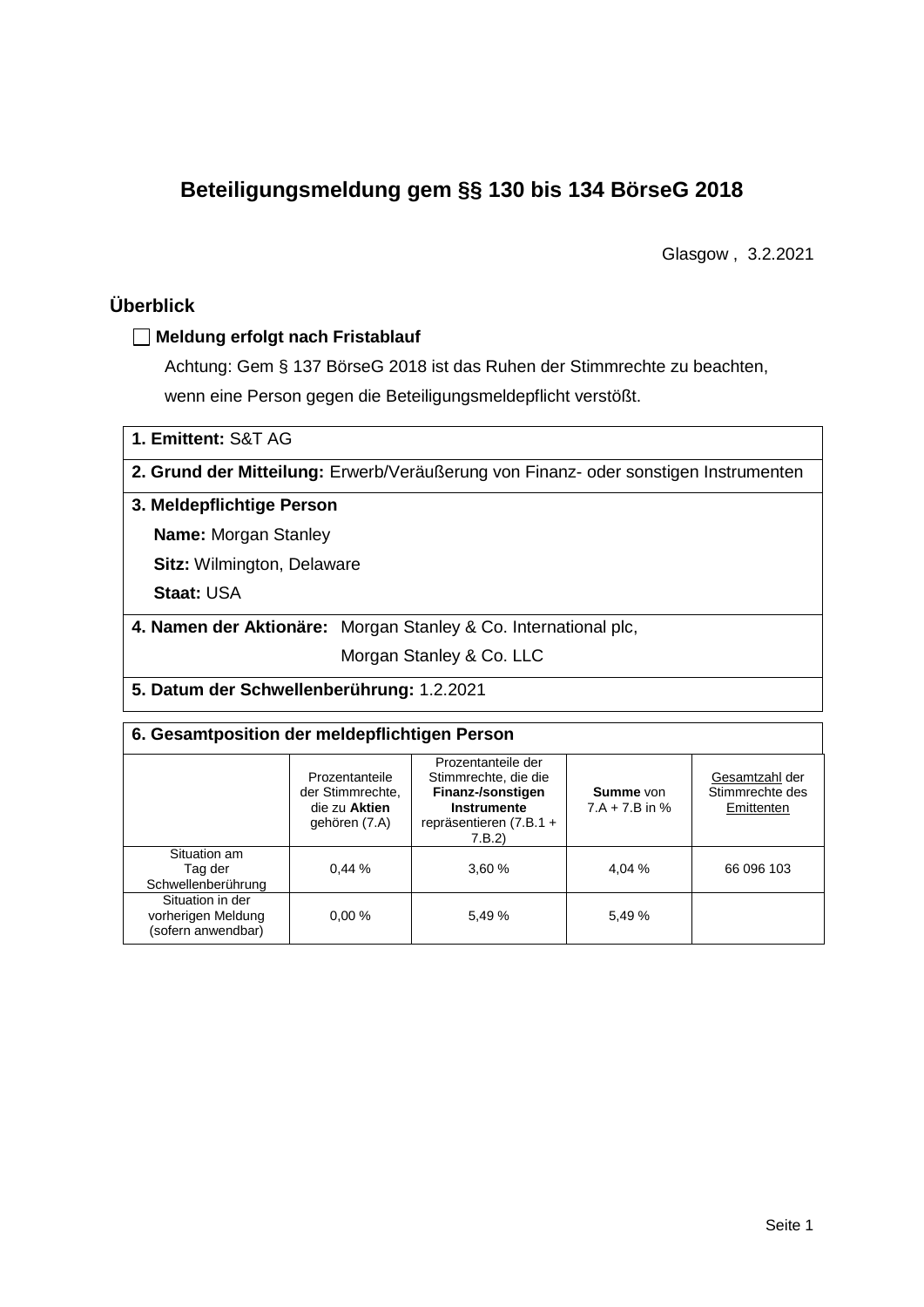# **Details**

 $\overline{\Gamma}$ 

## **7. Details über die gehaltenen Instrumente am Tag der Berührung der Schwelle:**

| A: Stimmrechte, die zu Aktien gehören |                                           |                                      |                                       |                                      |  |  |
|---------------------------------------|-------------------------------------------|--------------------------------------|---------------------------------------|--------------------------------------|--|--|
| <b>ISIN der Aktien</b>                |                                           | Anzahl der Stimmrechte               | Prozentanteil der Stimmrechte         |                                      |  |  |
|                                       | <b>Direkt</b><br>$(S$ 130 BörseG<br>2018) | Indirekt<br>$(S$ 133 BörseG<br>2018) | Direkt<br>$(S$ 130 Börse $G$<br>2018) | Indirekt<br>$(S$ 133 BörseG<br>2018) |  |  |
| AT0000A0E9W5                          | 0                                         | 292 411                              | 0.00%                                 | 0.44%                                |  |  |
| Subsumme A                            |                                           | 292 411                              | 0,44%                                 |                                      |  |  |

| B 1: Finanzinstrumente / sonstige Instrumente gem § 131 Abs 1 Z 1 BörseG 2018 |              |                |                                                         |                                  |  |
|-------------------------------------------------------------------------------|--------------|----------------|---------------------------------------------------------|----------------------------------|--|
| Art des Instruments                                                           | Verfalldatum | Ausübungsfrist | Anzahl der Stimmrechte<br>die erworben werden<br>können | Prozentanteil der<br>Stimmrechte |  |
| Right of recall over<br>securities lending<br>agreements                      | at any time  | at any time    | 2 090 708                                               | 3,16%                            |  |
|                                                                               |              | Subsumme B.1   | 2 090 708                                               | 3.16%                            |  |

| B 2: Finanzinstrumente / sonstige Instrumente gem § 131 Abs 1 Z 2 BörseG 2018 |                                     |                |                                    |                           |                                     |  |
|-------------------------------------------------------------------------------|-------------------------------------|----------------|------------------------------------|---------------------------|-------------------------------------|--|
| Art des<br>Instruments                                                        | Verfalldatum                        | Ausübungsfrist | Physisches oder<br>Cash Settlement | Anzahl der<br>Stimmrechte | Prozentanteil<br>der<br>Stimmrechte |  |
| <b>Equity Swap</b>                                                            | 21.01.2022                          | at any time    | Cash                               | 286 157                   | 0.43%                               |  |
| <b>Retail Structured</b><br>Product                                           | From<br>06.08.2068 to<br>19.09.2068 | at any time    | Cash                               | 3 0 4 5                   | 0.00%                               |  |
|                                                                               |                                     |                | Subsumme B.2                       | 289 202                   | 0.44%                               |  |

 $\overline{\phantom{a}}$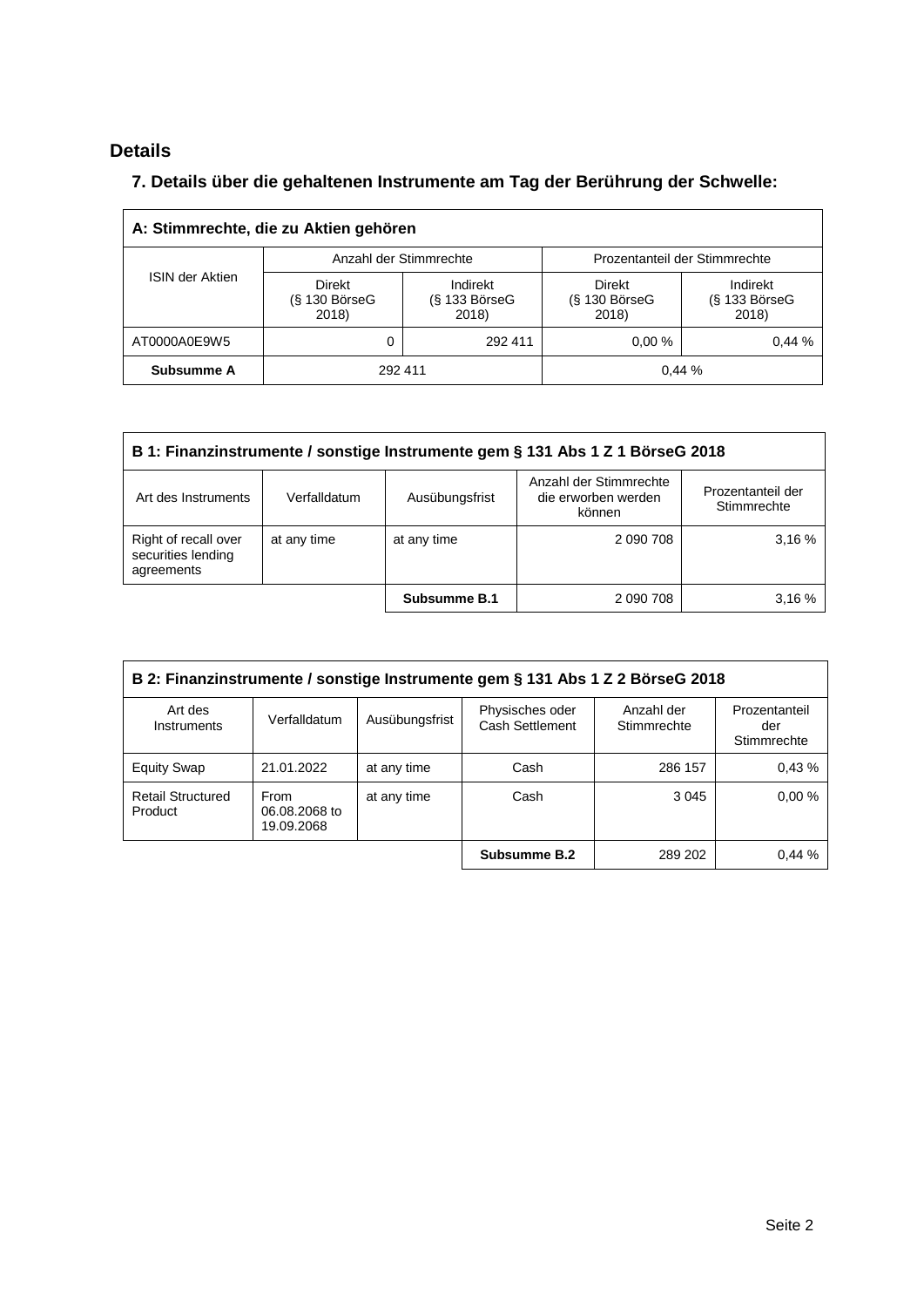### **8. Information in Bezug auf die meldepflichtige Person:**

Die meldepflichtige Person (Punkt 3) wird nicht von einer natürlichen/juristischen Person kontrolliert und kontrolliert auch keine andere Person, die direkt oder indirekt Instrumente am Emittenten hält.

 $\boxtimes$  Volle Kette der kontrollierten Unternehmen, über die die Stimmrechte und/oder Finanz-/sonstigen Instrumente gehalten werden, beginnend mit der obersten kontrollierenden natürlichen oder juristischen Person:

| <b>Ziffer</b>  | <b>Name</b>                                            | Direkt kontrolliert<br>durch Ziffer | Direkt gehaltene<br>Stimmrechte in<br>Aktien (%) | Direkt gehaltene<br>Finanz-<br>/sonstige<br>Instrumente (%) | <b>Total von beiden</b><br>$(\%)$ |
|----------------|--------------------------------------------------------|-------------------------------------|--------------------------------------------------|-------------------------------------------------------------|-----------------------------------|
| 1              | Morgan Stanley                                         |                                     |                                                  |                                                             |                                   |
| $\overline{2}$ | Morgan Stanley<br>Capital<br>Management,<br><b>LLC</b> |                                     |                                                  |                                                             |                                   |
| 3              | Morgan Stanley<br>Domestic<br>Holdings, Inc.           | 2                                   |                                                  |                                                             |                                   |
| 4              | Morgan Stanley<br>& Co. LLC                            | 3                                   | 0,15%                                            | 1,50 %                                                      | 1,65 %                            |
| 5              | Morgan Stanley<br>International<br>Holdings Inc.       | 1                                   |                                                  |                                                             |                                   |
| 6              | Morgan Stanley<br>International<br>Limited             | 5                                   |                                                  |                                                             |                                   |
| 7              | Morgan Stanley<br>Investments<br>(UK)                  | 6                                   |                                                  |                                                             |                                   |
| 8              | Morgan Stanley<br>& Co.<br>International plc           | 7                                   | 0,30%                                            | 2,10%                                                       | 2,40 %                            |
|                |                                                        |                                     |                                                  |                                                             |                                   |

### **9. Im Falle von Stimmrechtsvollmacht**

Datum der Hauptversammlung: -

Stimmrechtsanteil nach der Hauptversammlung: - entspricht - Stimmrechten

### **10. Sonstige Kommentare:**

The notification was triggered as a result of disposal of instruments which resulted in Morgan Stanley¿s holdings decreasing below 5%.

Glasgow am 3.2.2021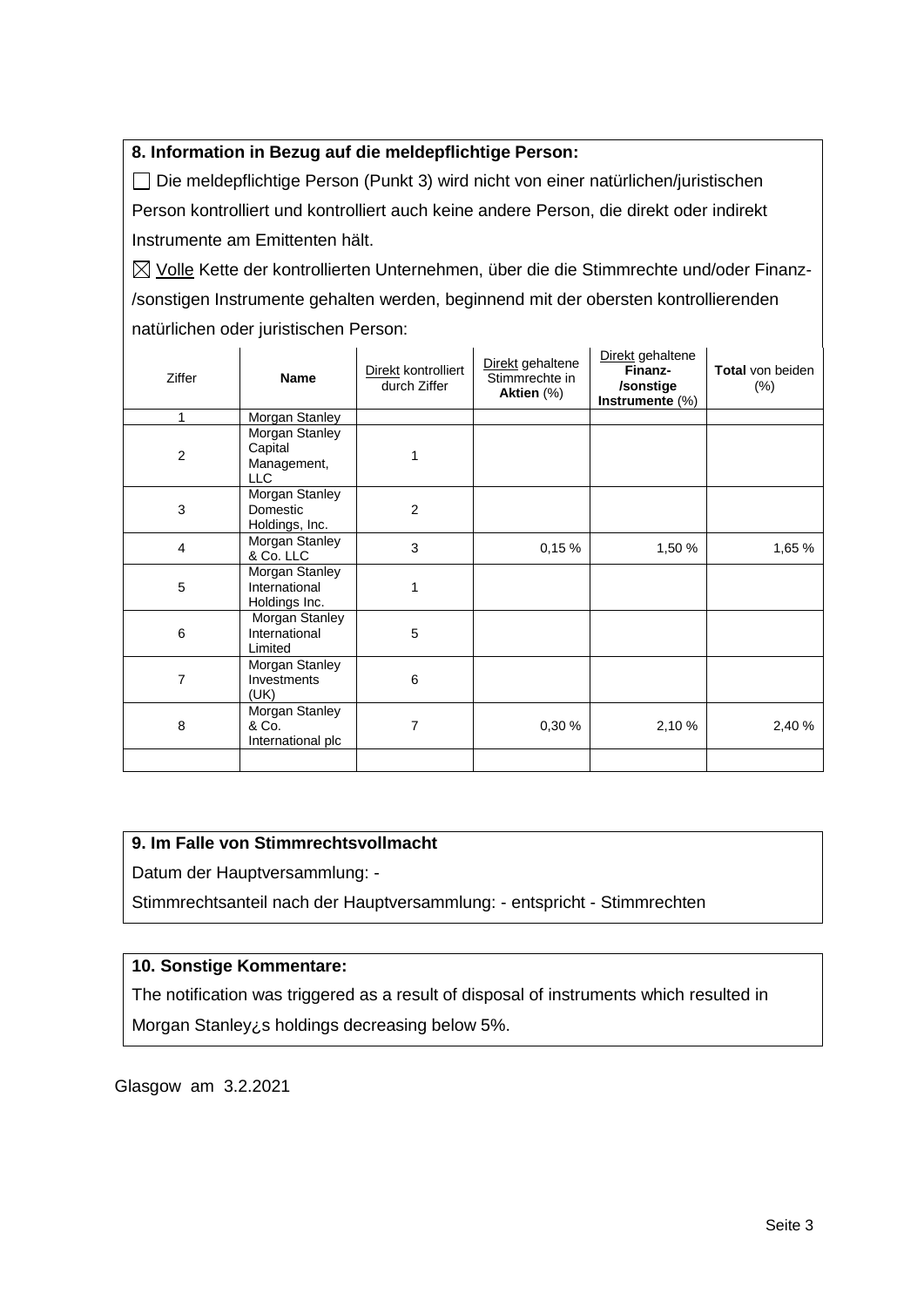# **Major holdings notification pursuant to Sec. 130 to 134 BörseG 2018**

Glasgow , 3.2.2021

### **Overview**

#### **Notification made after deadline**

Caution: In case of violations of major holdings notification rules, please pay attention to Section 137 BörseG 2018 (Suspension of voting rights)

|  |  | 1. Issuer: S&T AG |  |  |
|--|--|-------------------|--|--|
|--|--|-------------------|--|--|

**2. Reason for the notification:** Acquisition or disposal of financial/other instruments

#### **3. Person subject to notification obligation**

**Name:** Morgan Stanley

**City:** Wilmington, Delaware

**Country:** USA

**4. Name of shareholder(s):** Morgan Stanley & Co. International plc,

Morgan Stanley & Co. LLC

### **5. Date on which the threshold was crossed or reached:** 1.2.2021

#### **6. Total positions**

|                                                                                | % of voting rights<br>attached to<br>shares $(7.A)$ | % of voting rights<br>through<br>financial/other<br>instruments $(7.B.1 +$<br>7.B.2 | <b>Total</b> of both in %<br>$(7.A + 7.B)$ | Total number of<br>voting rights of<br>issuer |
|--------------------------------------------------------------------------------|-----------------------------------------------------|-------------------------------------------------------------------------------------|--------------------------------------------|-----------------------------------------------|
| Resulting situation on the<br>date on which threshold<br>was crossed / reached | 0.44%                                               | 3.60%                                                                               | 4.04 %                                     | 66 096 103                                    |
| Position of previous<br>notification (if applicable)                           | 0.00%                                               | 5.49 %                                                                              | 5.49 %                                     |                                               |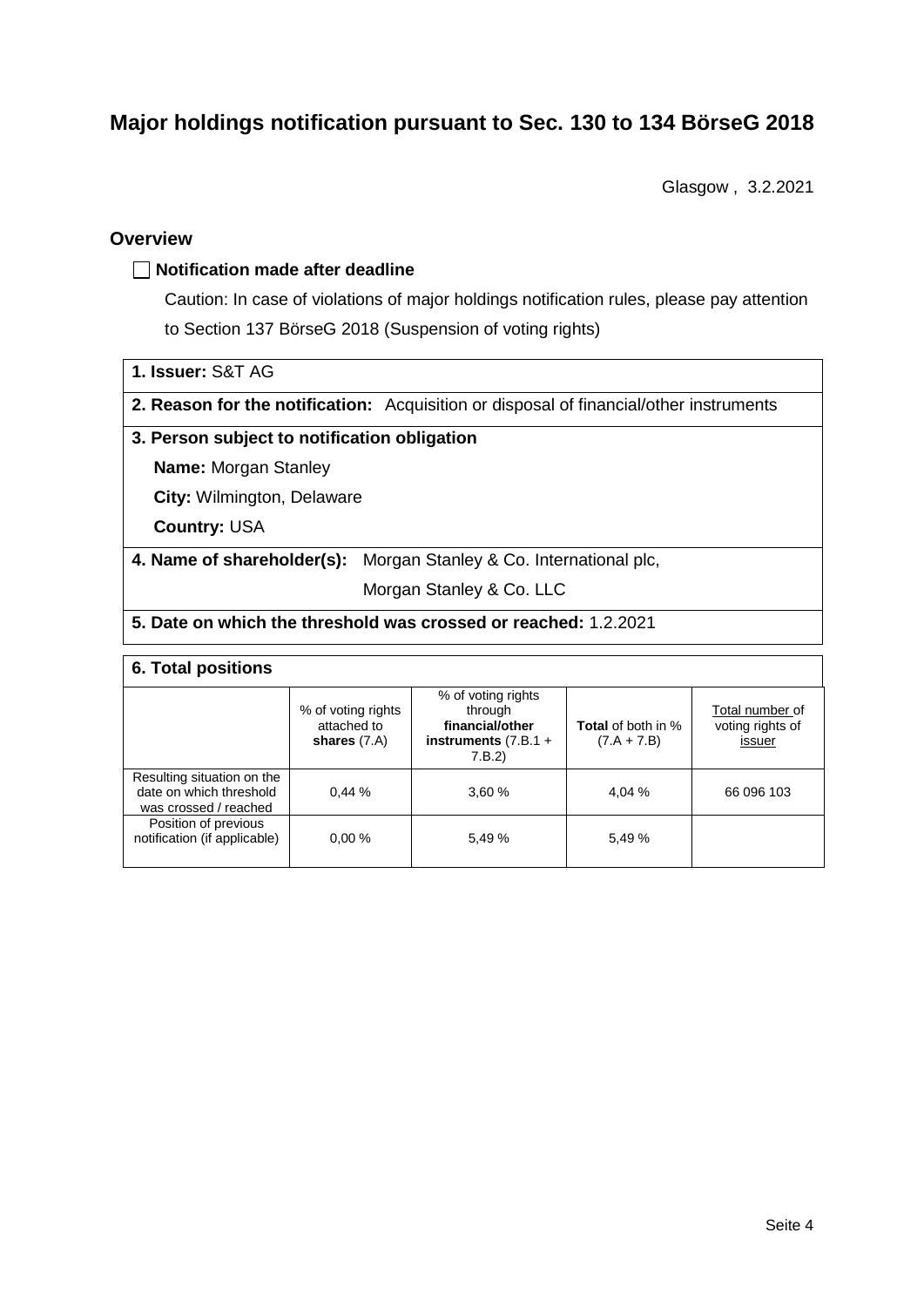# **Details**

## **7. Notified details of the resulting situation:**

| A: Voting rights attached to shares |                                           |                                      |                                    |                                      |  |  |
|-------------------------------------|-------------------------------------------|--------------------------------------|------------------------------------|--------------------------------------|--|--|
|                                     | Number of voting rights                   |                                      | % of voting rights                 |                                      |  |  |
| <b>ISIN Code</b>                    | <b>Direct</b><br>(Sec 130 BörseG<br>2018) | Indirect<br>(Sec 133 BörseG<br>2018) | Direct<br>(Sec 130 BörseG<br>2018) | Indirect<br>(Sec 133 BörseG<br>2018) |  |  |
| AT0000A0E9W5                        | 0                                         | 292 411                              | 0.00%                              | 0.44%                                |  |  |
| <b>SUBTOTAL A</b>                   | 292 411                                   |                                      |                                    | 0,44%                                |  |  |

| B 1: Financial / Other Instruments pursuant to Sec. 131 para. 1 No. 1 BörseG 2018 |                        |                        |                                                                                      |                    |  |  |
|-----------------------------------------------------------------------------------|------------------------|------------------------|--------------------------------------------------------------------------------------|--------------------|--|--|
| Type of instrument                                                                | <b>Expiration Date</b> | <b>Exercise Period</b> | Number of voting<br>rights that may be<br>acquired if the<br>instrument is exercised | % of voting rights |  |  |
| Right of recall over<br>securities lending<br>agreements                          | at any time            | at any time            | 2 090 708                                                                            | 3.16%              |  |  |
|                                                                                   |                        | <b>SUBTOTAL B.1</b>    | 2 090 708                                                                            | 3,16%              |  |  |

| B 2: Financial / Other Instruments pursuant to Sec. 131 para. 1 No. 2 BörseG 2018 |                                            |                    |                               |                            |                       |  |
|-----------------------------------------------------------------------------------|--------------------------------------------|--------------------|-------------------------------|----------------------------|-----------------------|--|
| Type of instrument                                                                | Expiration<br>Date                         | Exercise<br>Period | Physical /<br>Cash Settlement | Number of<br>voting rights | % of voting<br>rights |  |
| <b>Equity Swap</b>                                                                | 21.01.2022                                 | at any time        | Cash                          | 286 157                    | 0.43%                 |  |
| <b>Retail Structured</b><br>Product                                               | <b>From</b><br>06.08.2068 to<br>19.09.2068 | at any time        | Cash                          | 3 0 4 5                    | 0.00%                 |  |
|                                                                                   |                                            |                    | <b>SUBTOTAL B.2</b>           | 289 202                    | 0.44%                 |  |